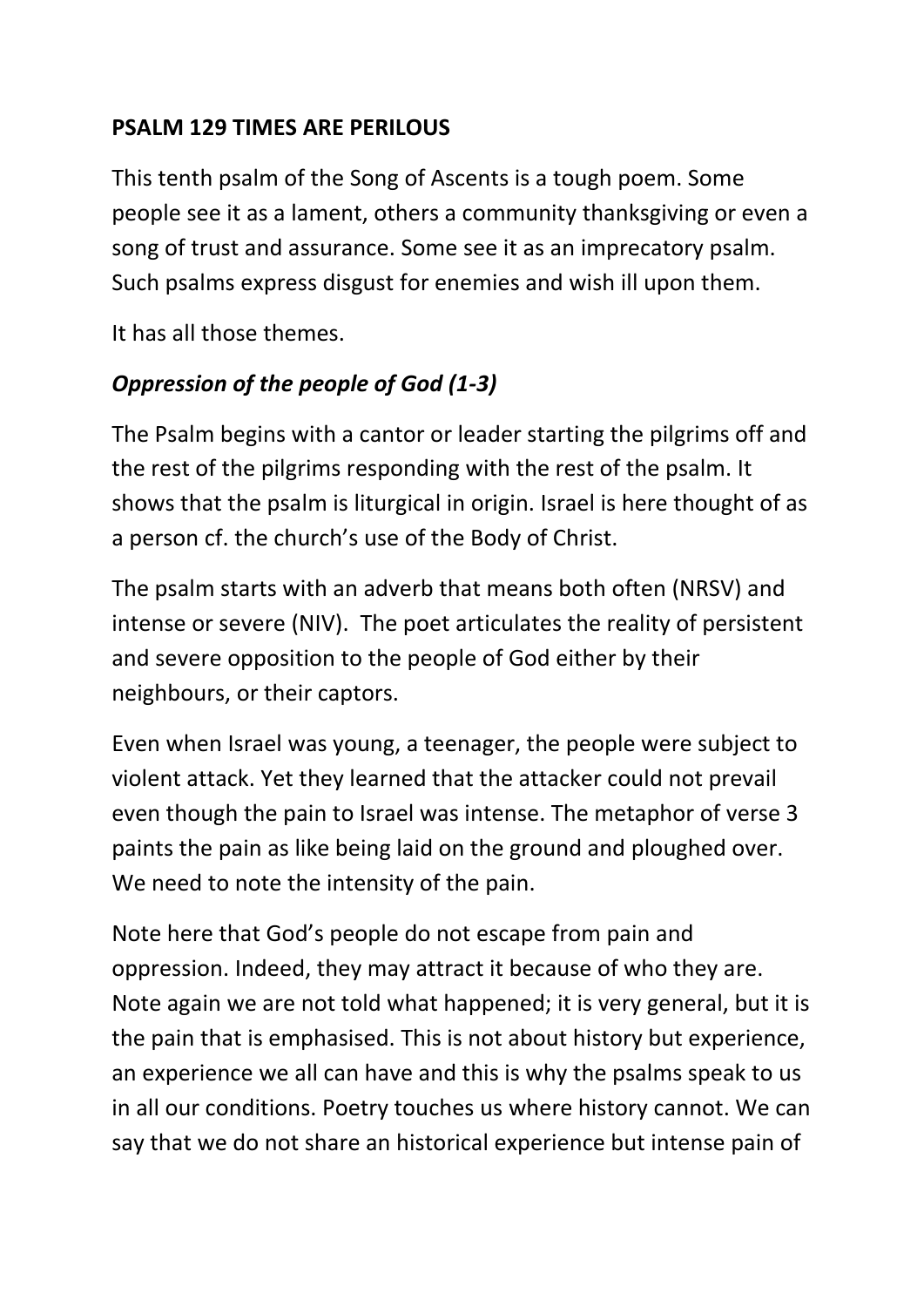rejection, violence and hatred any might experience and the powerlessness it creates in us.

# *God saves (4)*

The reason that the enemies of Israel have not overcome them is not because they are brilliantly resilient or powerful or good. They are none of these things.

They survive and flourish because God is righteous.

God puts things to rights and he does that by cutting the cords of the wicked. Now this is not some anatomical figure of speech. Think of rope. It is about the power of rulers and oppressors to coerce intimidate, restrain in order to control and hurt their prisoners. God's rule is real and we trust it when we are completely powerless. God cuts the ropes. God sets them free; think of the Exodus.

These people live in the real world of pain and powerlessness and yet they trust God to exercise his sovereignty; the firm belief that God would put things to rights.

# *Opposition to God's people is opposition to God (5-8)*

To hate the people (Israel) is to hate Zion (where God's presence is and God's promise is remembered). The future for God's opponents is not bright.

The agricultural images are images of life cut off, an unfruitful life, a life without blessing, and a life full of dying. The last verse is the final nail in their coffin: no-one can proffer them a blessing because their lives have been full of death not life. God cannot bless that kind of life.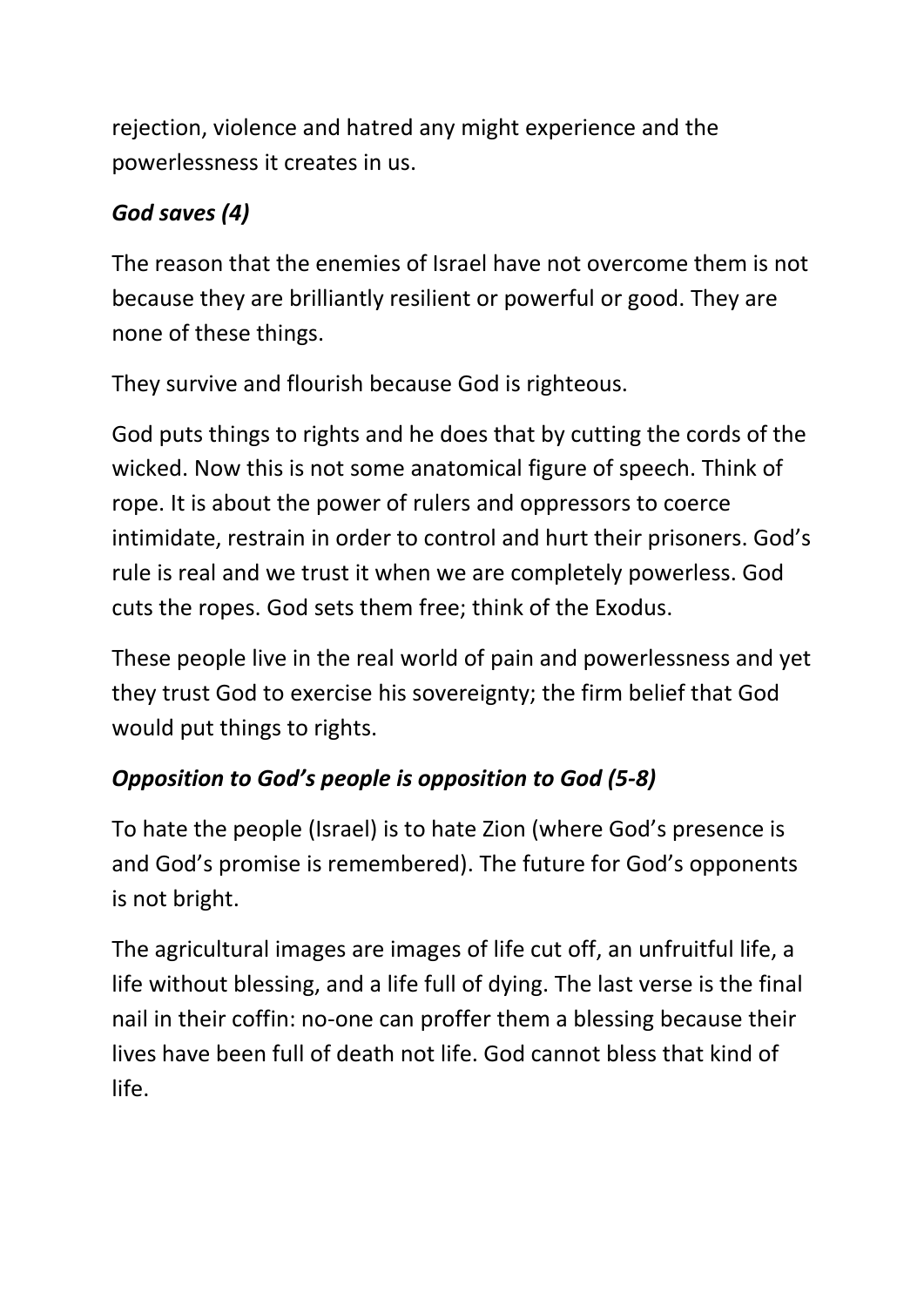This is God's opposition to the oppressor, the abuser whose whole life is given over to death, to capture, to restraining and giving pain to others.

### *Further reflections*

From its earliest times, from patriarchs and matriarchs to the embattled generations of the post exilic era, the history of the people of God is one of opposition and inflicted pain.

Another way of looking at this, as this psalm does is to recognize that God's reign is always opposed. The people of God experience the opposition directed at God. The people live by memory and hope.

Jesus asked his disciples to live the same way. They entered God's reign and took up the cross. The history of the people of God in the psalms or the disciples of Jesus is one long passion narrative.

We live by memory, God's righteousness in the past, and hope, trusting that the future is in the hand of the same God. That is why the church has the sacraments and the Word to help live in memory and hope.

In our affluent and relatively peaceful world unrelenting oppression is not something that we have experienced. We therefore find it hard to reconcile harsh words about enemies with Jesus' ideas about loving your enemy and turning the other cheek.

We need to remember that the psalmist is praying because the poet has no capacity to do anything about the violence, injustice and suffering all around him. The psalmist prays for God to act because no one else can. The psalmist is turning the other cheek and handing it over to God's justice.